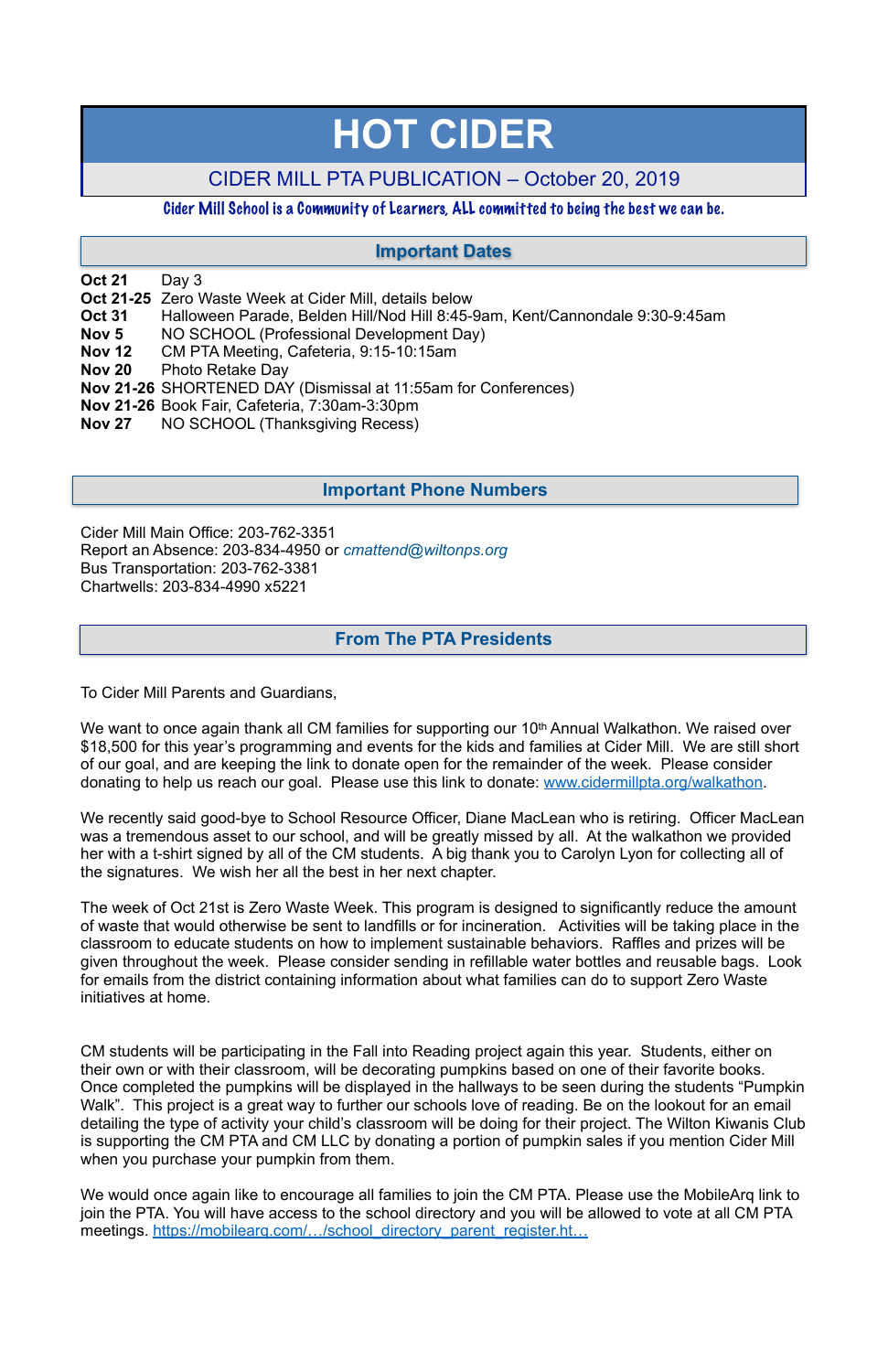

Our next meeting is on Tuesday, November 12th at 9:15am in the newly redesigned LLC. Kevin J. Smith, Ph.D., Superintendent of Schools will be in attendance.

Thank you again for all of your support.

Carolyn Lyon and Meghan Russo CM PTA Co-Presidents

#### **October 21st to 25th is ZERO WASTE WEEK in Wilton Public Schools!!!**

Keep an eye out for emails and Facebook posts during Zero Waste Week to learn more about Wilton Public Schools' Zero Waste program and how it works. You'll get **ideas for reducing waste**, and learn how small changes add up to big results. If you want to help by **volunteering during lunch waves for Zero Waste Week at Cider Mill**, please sign up using the link below - we promise it will be eye opening!

Volunteer Sign-Up: <https://signup.com/go/BQhYmgs>

To make it a bit more exciting for kids, we'll be drawing for prizes each day. Students earn entry into the drawing with certain zero waste behaviors such as using no straws, reusable water bottles and reusable containers. We'll be posting on the Cider Mill Facebook page which items are the goal for each day. Questions? Contact Elizabeth McKay ([ewmckay@gmail.com](mailto:ewmckay@gmail.com)), Nicole Northway ([nicole.northway3@gmail.com\)](mailto:nicole.northway3@gmail.com) or Laura Rowley ([rowleylg@gmail.com](mailto:rowleylg@gmail.com)).

Dr. Eli Lebowitz, Associate Professor in the Yale Child Study Center, will speak to parents about the S.P.A.C.E. program, which addresses childhood anxiety (from low level to severe) by teaching parenting skills. The program has been found to be effective in lessening the negative impact of anxiety on children and families. Come learn more about how changing parent behavior can positively impact your child and reduce the impact of anxiety on your entire family. Dr. Lebowitz will also lead a training session for professionals during the day on November 4 and 5. This session is sponsored by the Wilton Public Schools, SPED\*NET Wilton, Wilton SEPTA, and Wilton Youth Council. For any questions please contact Lori Godin at [godinl@wiltonps.org](mailto:godinl@wiltonps.org), or by phone at 203-762-3381 extension 8312.

#### **PTA VOLUNTEER POSITIONS AVAILABLE ~ WE NEED YOUR HELP!**

We still need help filling these gaps. If you'd like to know more or interested in helping please contact Amanda Patania or Alex Frisbee at [CMnominating@gmail.com](mailto:CMnominating@gmail.com)

**Hospitality** - We currently have a few people to help co-ordinate pampering staff at various times during the year, but more people are needed to help run these events. It's a position which is split and staff really appreciate.

**4th and 5th Field Day** - Coordinating volunteers and working with the gym teachers to make these fun days run smoothly. It's all set up from past Field Days and a good way to end the year.

**3rd Grade Great Books** - Recruit 3rd Grade parents to run Great Books during lunch period. It's a little like a book club for the children. 4th and 5th Grade chairs are experienced and can walk you

through the whole procedure.

#### **S.P.A.C.E.: Supportive Parenting of Anxious Childhood Emotions ~ November 4th at 7pm in the Middlebrook Auditorium \*\*Please note location change\*\***

## **School News**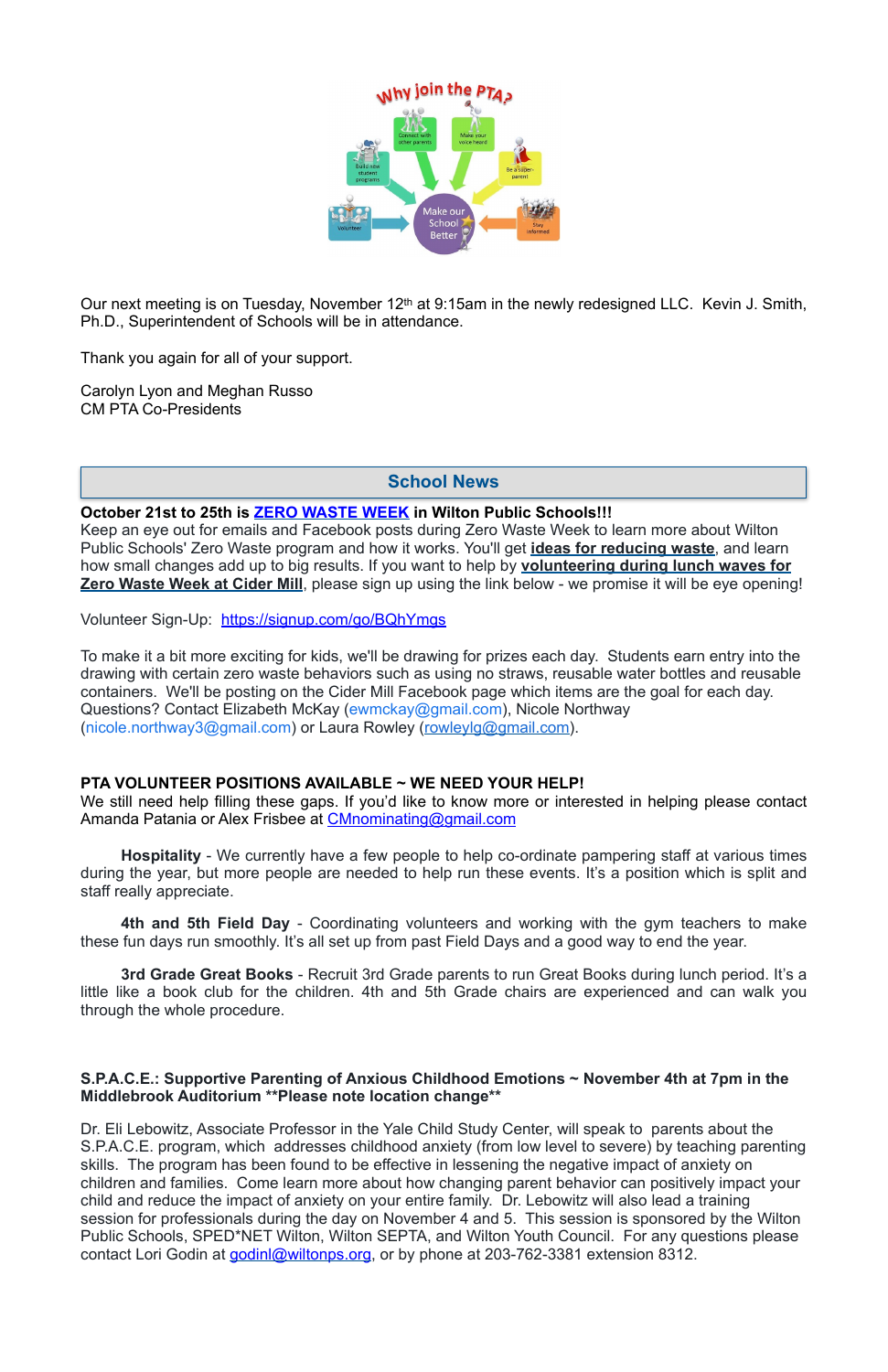#### **JOIN THE PTA ~ WE NEED YOUR SUPPORT!**

The PTA has a group on Facebook called Cider Mill Parent Community. It is a place where the PTA can communicate to parents, and also where parents can communicate with one another. Please check it out by clicking here: [Cider Mill Parent Community](https://www.facebook.com/groups/1168962513117647/)

Join the PTA and gain access to our Mobile Directory! Get instant access when you join – no waiting, easy updates to address or phone number changes throughout the year! Join here, and use the code - 'wilton' https://mobilearq.com/schooldirectory/school directory parent register.html Parents please update your profiles to include email and cell phone numbers! One easy spot to register for all your kids' PTAs and make a donation at the same time! Questions? Email our Directory Chair Jennifer Wulff [jen@presto.org](mailto:jen@presto.org) (Please add support@mobilearg.com to your address book to ensure delivery of the confirmation email with temporary auto-login link.)

**To participate:** Visit<http://www.stopandshop.com/aplus>and scroll down to the center of the page to select REGISTER YOUR CARD from the red box on the right marked FOR CUSTOMERS

#### **FIND US ON FACEBOOK**

#### **STOP AND SHOP REWARDS PROGRAM**

CIDER MILL SCHOOL – (ID#: 40341) has the opportunity to participate and earn CASH from A+ School Rewards, a great fundraising program run through our local Stop & Shop!

The app is really easy to use and it saves so much clipping and counting time. Any clipped Box Tops you have been saving may be turned into the Box Tops box in the main office. These will be counted and submitted "the old fashioned way." If you have any questions, please email Heather Mroz, Box Top Coordinator, at **heathermm@optonline.net**. Thank you for your support and happy scanning!

#### **To earn points:**

There are two L&F locations in Cider Mill. One is at the doorway where you go to the playground, on the high school side (Cannondale). The other is by the front door on the far side of the bus loop (Kent). You or your child can check these locations for lost items. At the end of each season, the unclaimed items are donated to the Turnover Shop with proceeds going to the Cider Mill PTA. Contact Amanda Mitchell with questions, at [amandaNmitchell@gmail.com](mailto:amandaNmitchell@gmail.com).

- **•** Use your registered Stop & Shop Card each time you shop at Stop & Shop, and you will earn CASH for our school. You can track the number of points you are earning for our school by checking your grocery receipt.
- **•** At the end of each month, your points are calculated and converted to CASH rewards for our school. These CASH rewards are updated monthly on the Giant A+ website beginning in November.
- **•** After the last day of the 2019-2020 program, these same conversions are performed and the final school account total is posted. • Our school will receive one CASH awards check at the end of the program and can use this cash for any of our educational needs.

### **BOX TOPS HAVE GONE DIGITAL!**

BIG, exciting change to Box Tops for Education this year! Box Tops has gone digital! This is a MUCH easier way to earn money for Cider Mill School! To donate box tops, follow the steps below.

- 1. Download the Box Top (BTFE) app on your smart phone
- 2. Buy products with the Box Top logo
- 3. Using the BTFE app, scan your store receipt
- 4. The app automatically gives Cider Mill credit for the participating products you purchased!

#### **LOST & FOUND ~ CIDER MILL**

#### **NAMI WILTON PARENT SUPPORT GROUP**

Has the back-to-school honeymoon worn off? As school gets into full swing, the academic and social stresses can get to be too much, and result in behavioral changes. The National Alliance on Mental

# **Community News**

## **Ongoing School News**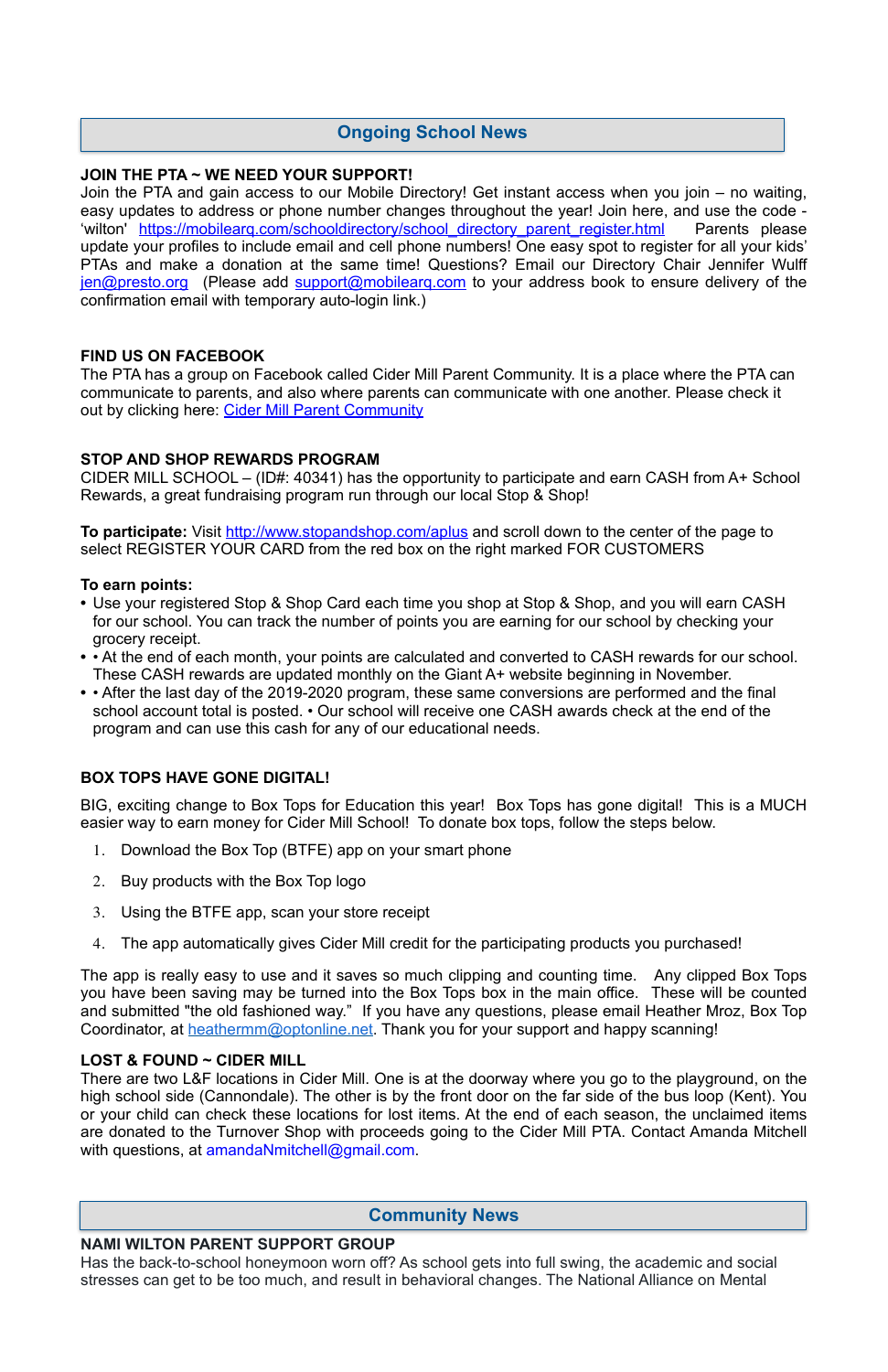Illness (NAMI) Child and Adolescent Network (CAN) is a Support Group for parents of children with behavioral, emotional and mental health issues. The meeting is free, confidential, safe and led by trained volunteer facilitators who themselves have had personal experiences raising children with these concerns. Our meetings are a place to speak freely and be understood without embarrassment or the fear of being judged or treated differently. Parents come from Redding, Weston, Westport, Wilton and towns in the surrounding area. Our next meetings are Mondays October 28th and November 25th, from 10-11:30, G&B Cultural Center, 49 New Street, Wilton. For more information: Beth at 203-984-0123 or [beth44es@gmail.com](mailto:beth44es@gmail.com) OR Vanessa 203-970-4130 or [eliasvanessa5@gmail.com](mailto:eliasvanessa5@gmail.com) 

#### **WILTON YOUTH COUNCIL**

Please save the date for these Wilton Youth Council parent education programs! Like us on Facebook and visit [www.wiltonyouth.org](http://www.wiltonyouth.org/) for more information about our programs for youth, parents and community. While you are there, sign up for our newsletter. We are looking for volunteers to join our fundraising committee and/or the Free Play Matters Task Force. If you are interested, email Genevieve Eason at [geason@wiltonyouth.org](mailto:geason@wiltonyouth.org).

**The Resilience Formula: Giving Kids Roots and Wings,** Wednesday, November 13, 2019 at 10:00 - 11:30 a.m. OR 7:00 - 8:30 p.m. (Two opportunities!) at the Wilton Library Brubeck Room In this interactive session, Donna Volpitta, Ed.D, will teach the simple brain science behind raising emotionally healthy, resilient kids.

**Raising the Touch Screen Generation: The Role of Technology in Our Children's Lives** 

Tuesday, March 24, 2020 at 10:00 - 11:30 a.m. OR 7:00 - 8:30 p.m. (Two opportunities!) at the Wilton Library Brubeck Room

Head to [Curbside Compost](https://www.curbcompost.org) now to sign-up! In the "Pick Up Notes" section be sure to use the code "Wilton Zero Waste Schools" in order for our program to receive credit.

In this session, Alicia Farrell, Ph.D., leads a discussion about the fine line between healthy and unhealthy technology use (screen-time, social media, entertainment) and how parents, mentors and educators can help children walk it.

#### **WILTON SEPTA**

Join us! The Wilton Special Education PTA works to support students, teachers and families of students receiving Support services in Wilton Public Schools. We work collaboratively with of our 4 school PTA's to create an inclusive supportive school community! Membership available on line at [www.wiltonsepta.org](http://www.wiltonsepta.org/)

Please note the dates and timings of the upcoming meetings-

November 20, 4-5.30pm January 15, 9-10.30am February 19, 7-8.30pm March 18, 4-5.30pm April 29, Spring Social May 20, 9-10.30am

#### **ZERO WASTE SCHOOL PROGRAM**

Our Green Team and Zero Waste Schools Committees are excited to be back and running our Zero Waste Schools Program at each school. If you are new to Wilton schools, students are helping make a difference by sorting their waste in the cafeteria into liquid, recycling, garbage and compost with the goal of sending as little to the incinerator as possible. You can learn more here (insert link [https://vimeo.com/](https://vimeo.com/334717577) [334717577](https://vimeo.com/334717577))

So why not join in on the routine at home with Curbside Compost! Curbside Compost allows you to compost ALL food scraps including dairy, fish and meats. For every household that signs up for Curbside Compost's residential household collection program Curbside Compost is going to give a \$20 credit towards the Wilton Zero Waste Schools food scrap recovery program. Businesses can get involved too!

> Co-Editors - Clarissa Cannavino at [clarissacannavino@yahoo.com](mailto:clarissacannavino@yahoo.com) Ritu Malik at [cmhotcidermessenger@gmail.com](mailto:cmhotcidermessenger@gmail.com)

# **Submit News to Hot Cider**